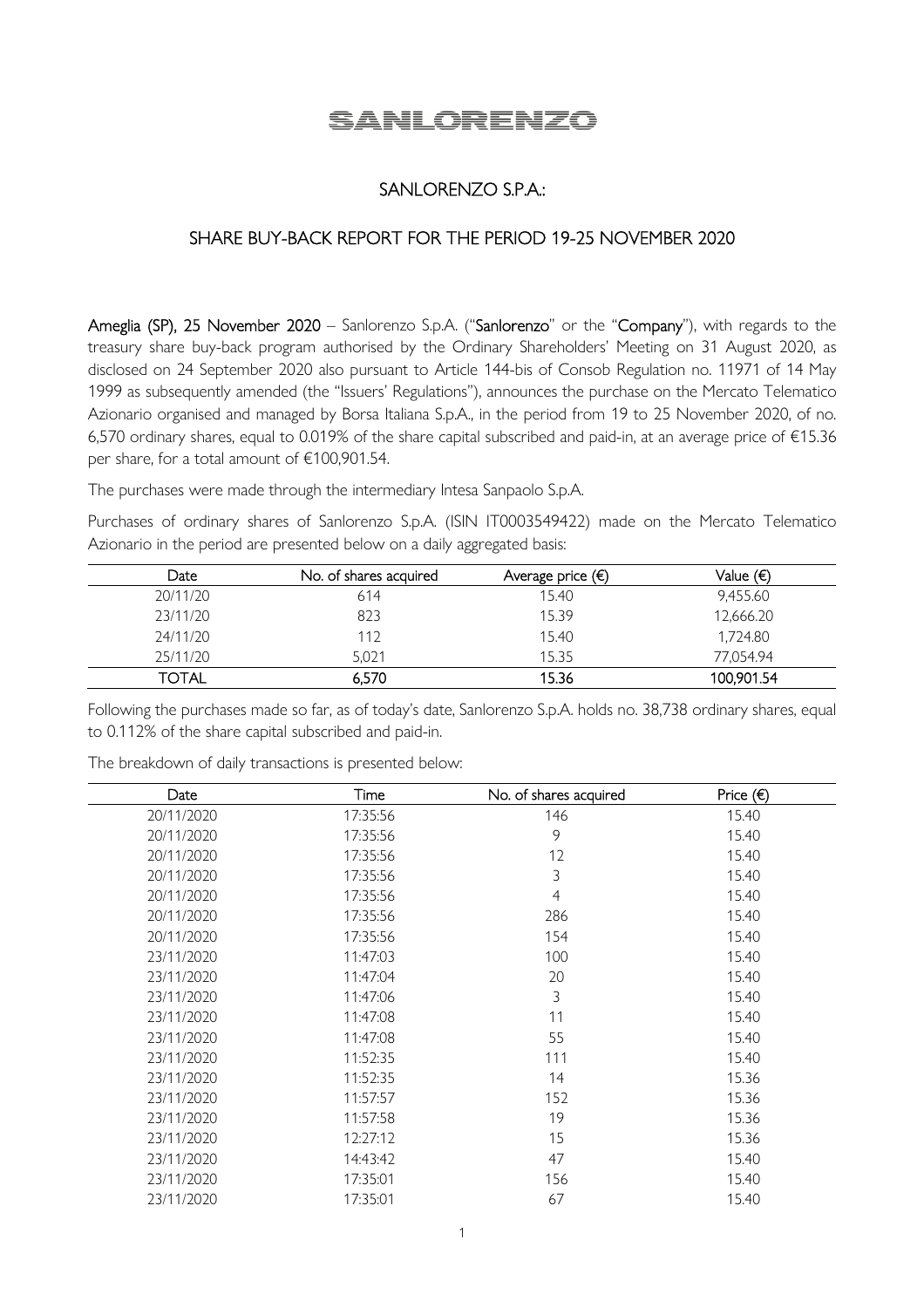| Date       | Time     | No. of shares acquired | Price $( \in )$ |
|------------|----------|------------------------|-----------------|
| 23/11/2020 | 17:35:01 | 36                     | 15.40           |
| 23/11/2020 | 17:35:01 | 17                     | 15.40           |
| 24/11/2020 | 15:38:41 | 112                    | 15.40           |
| 25/11/2020 | 10:26:50 | 72                     | 15.40           |
| 25/11/2020 | 10:26:50 | 53                     | 15.40           |
| 25/11/2020 | 10:26:50 | 28                     | 15.40           |
| 25/11/2020 | 10:26:50 | 100                    | 15.40           |
| 25/11/2020 | 10:27:08 | 247                    | 15.40           |
| 25/11/2020 | 10:27:13 | 84                     | 15.36           |
| 25/11/2020 | 10:27:13 | 50                     | 15.36           |
| 25/11/2020 | 10:27:13 | 116                    | 15.36           |
| 25/11/2020 | 10:27:15 | 120                    | 15.28           |
| 25/11/2020 | 10:27:21 | 70                     | 15.28           |
| 25/11/2020 | 10:27:25 | 42                     | 15.28           |
| 25/11/2020 | 10:27:25 | 46                     | 15.28           |
| 25/11/2020 | 10:27:30 | 22                     | 15.28           |
| 25/11/2020 | 10:27:33 | 83                     | 15.22           |
| 25/11/2020 | 10:27:33 | 135                    | 15.22           |
| 25/11/2020 | 10:27:33 | 46                     | 15.22           |
| 25/11/2020 | 10:27:35 | 40                     | 15.22           |
| 25/11/2020 | 10:28:15 | 12                     | 15.22           |
| 25/11/2020 | 10:58:43 | 84                     | 15.30           |
| 25/11/2020 | 11:01:53 | 150                    | 15.36           |
| 25/11/2020 | 11:02:01 | 59                     | 15.38           |
| 25/11/2020 | 11:02:01 | 496                    | 15.40           |
| 25/11/2020 | 11:02:09 | 335                    | 15.40           |
| 25/11/2020 | 11:02:12 | 469                    | 15.40           |
| 25/11/2020 | 11:19:11 | 41                     | 15.40           |
| 25/11/2020 | 16:05:53 | 200                    | 15.38           |
| 25/11/2020 | 16:05:53 | 200                    | 15.40           |
| 25/11/2020 | 16:05:53 | 71                     | 15.34           |
| 25/11/2020 | 16:05:54 | 21                     | 15.34           |
| 25/11/2020 | 16:05:54 | 108                    | 15.34           |
| 25/11/2020 | 16:05:55 | 190                    | 15.30           |
| 25/11/2020 | 16:06:14 | 310                    | 15.30           |
| 25/11/2020 | 16:06:15 | 195                    | 15.26           |
| 25/11/2020 | 16:06:15 | 405                    | 15.26           |
| 25/11/2020 | 16:38:40 | 171                    | 15.40           |
| 25/11/2020 | 16:38:40 | 150                    | 15.40           |